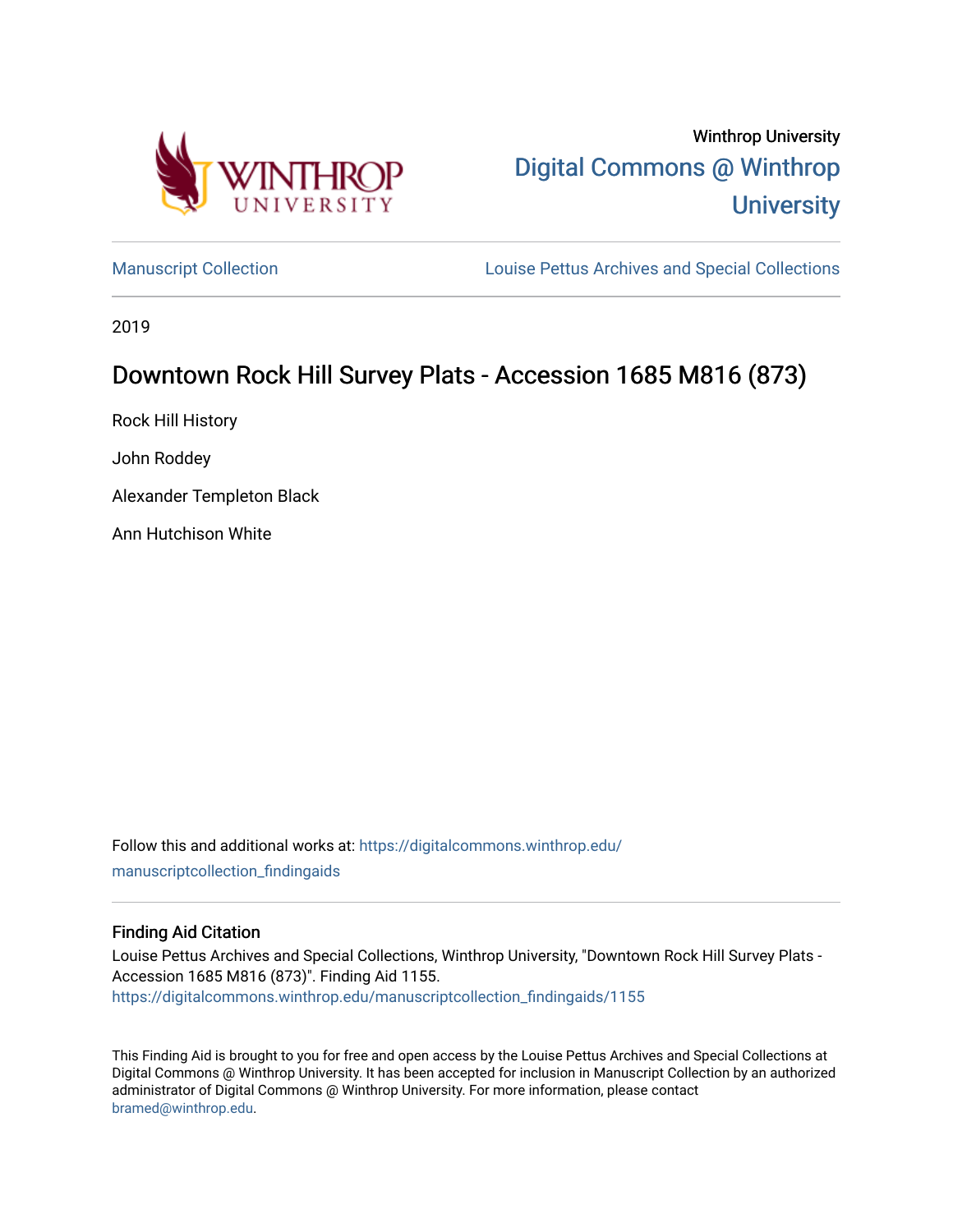# **WINTHROP UNIVERSITY LOUISE PETTUS ARCHIVES & SPECIAL COLLECTIONS**

# **MANUSCRIPT COLLECTION**

# **ACCESSION 1685 M816 (873)**

# **DOWNTOWN ROCK HILL SURVEY PLATS**

1851, 1856

2 pieces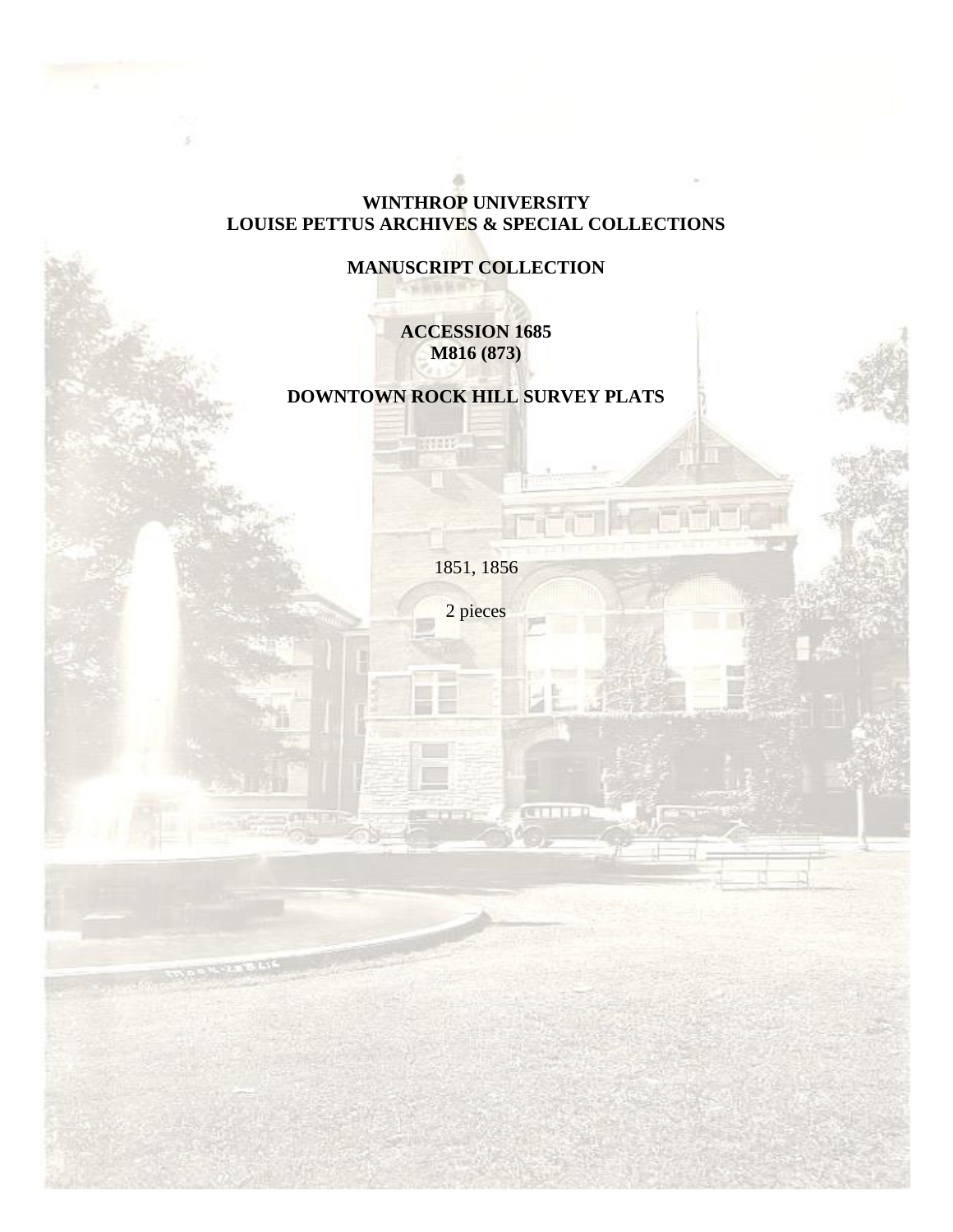## **WINTHROP UNIVERSITY LOUISE PETTUS ARCHIVES & SPECIAL COLLECTIONS**

## **MANUSCRIPT COLLECTION**

ADDITIONS:  $\qquad \qquad , \qquad$ 

ACC. NO.: **1685 M816 (873)**<br>
PROCESSED BY: <u>Andrew Johnston</u> NO. OF SECTIONS: 2

#### **DOWNTOWN ROCK HILL SURVEY PLATS**

**I**

The Black Family Bibles were received from the York County Library via Jason Hyatt on August 8, 2019. The plats were originally donated to the Rock Hill Public Library by William Walter Miller, Sr. (1869- 1945), a surveyor and civil engineer of Rock Hill and York County.

> Linear feet of shelf space occupied: .25 Approximate number of pieces: 2 pieces

Restrictions: Open to researchers under the rules and regulations of the Louise Pettus Archives & Special Collections at Winthrop University.

Literary Rights: For information concerning literary rights please contact the Louise Pettus Archives & Special Collections at Winthrop University.

Scope and Content Note: **The Downtown Rock Hill Survey Plats consists of two plats laying out Main Street and downtown Rock Hill, SC on November 6 and 7th 1851 and November 26 and 27th 1856. Both surveys were conducted by John "Squire" Roddey, Esq. (1805-1860), Deputy Surveyor. These plats are the earliest known surveys conducted of Rock Hill, SC. These surveys were conducted to determine the layout of the new town as the Columbia and Charlotte Railroad built rail line and depot nearby beginning in 1848. Rock Hill would be founded in 1852 and incorporated in 1892. These plats offer an invaluable source for researchers interested in the founding of the city of Rock Hill.**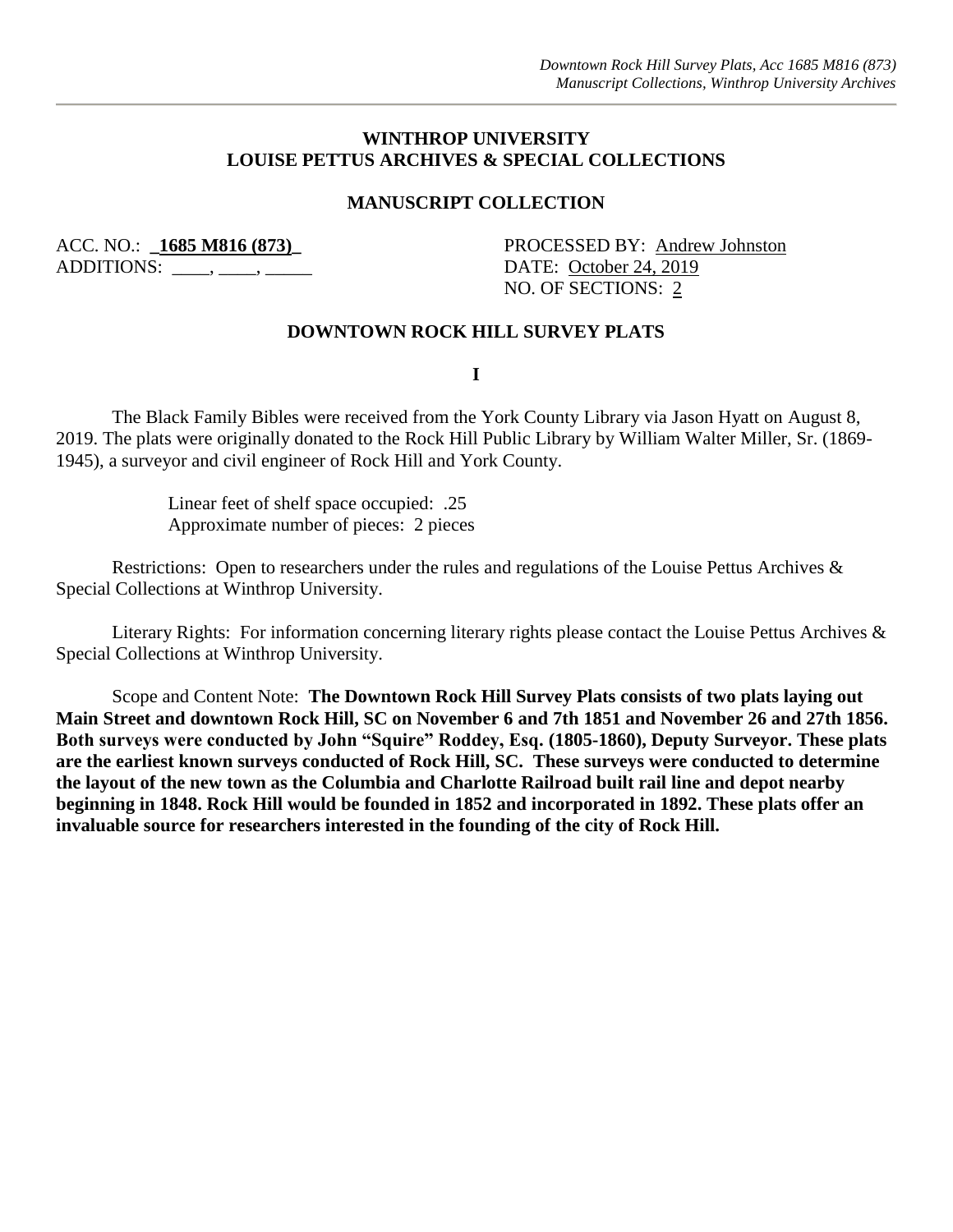# **DESCRIPTION OF SERIES**

### **Box(es) Folder(s) Series Year(s)**

SURVEY Nov. 6, 7, 1851

*\*Item located in Manuscript Oversize: Drawer 29, Folder 105, Item 722*

### **Typescript**:

[Red writing at top right] Section A represents a [scrap ?] of \_\_\_ Acre between the rail road land and the first lot on the north side. Section B represents a [scrap?] of one acre between the rail road land and the first lot on the south side.

Scale  $2\frac{1}{2}$  C.[hains] to an inch

South Carolina York District

The annexed plat Represents 23 Lotts of Land. & a street 60 feet wide, on the North Side Beginning at the Cor[ner] Stake of the Rail Road Depot Land. No. 1 - 2 - 3 - 4 - 5 - 6 - 7 - 8 - 9 - 10 - 11 - 12 & on the South Side No. 1 - 2 - 3 - 4 - 5 - 6 - 7 - 8 - 9 - 10 - 11 - and contains the quantity of land

of ½ - 1/3 - & 1 Acre as is Represented in the Plat of Each Lot. The Main Street Runs Parallel [?] with the outside lines & is 60 feet wide. an Alley of 20 feet wide divides No. 7 & 8 Lots on the N S[ide] & divides No 6 & 7 on the South Side. They are laid off for [?] at the Request of Alex. T. Black it being a part of his Land Granted to him May 26<sup>th</sup> 1845 And Bound on the South Carolina & Charlotte Rail Road at the Place Laid off  $\&$ designated for the depot. & we believe is to be called (Rock Hill). The NW Boundary Line is Bounded on Widow Whites Land & Runs N 54 36" E the Lot lines Runs at Right Angles [vis?] S 36 W. The Whole as Represented in the Plat. Survey Laid off Novr. 6 &  $7<sup>th</sup>$  1851

John  $[?]$  [?] John Roddey, Eqr.